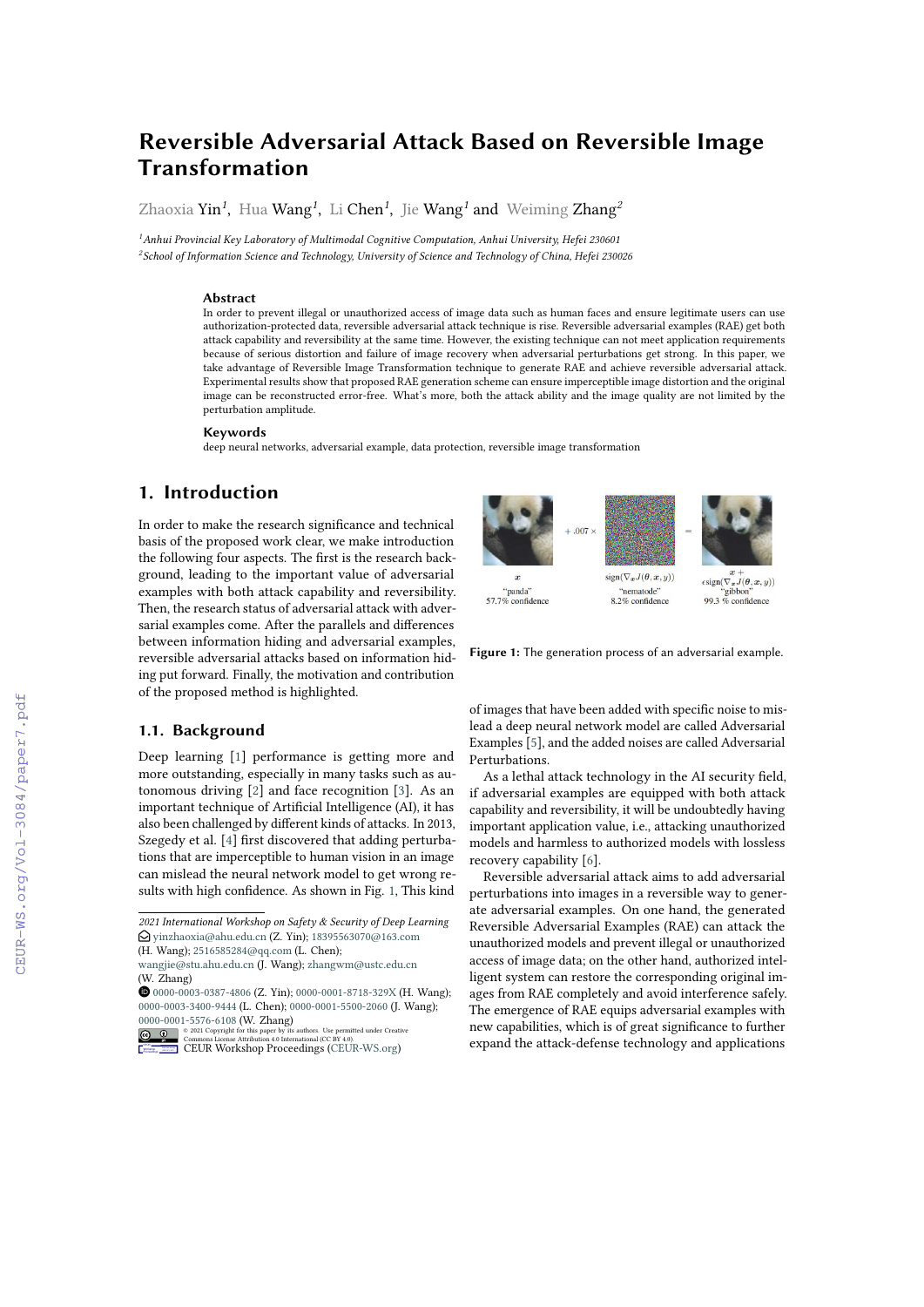#### of AI.

However, the research has just started, and the performance are not satisfed. Many problems and questions, such as how to balance and optimize attack capability, reversibility and image visual quality, are still waiting to be solved and answered.

### **1.2. Adversarial Attack and Adversarial Examples**

Attacks and defenses of adversarial examples have attracted more and more attention from researchers in the feld of machine learning security, and have become a hot research topic in recent years. Here we briefy summarize the current research status of adversarial attack and adversarial examples[\[7\]](#page-6-0).

Adversarial attack is to design algorithms to turn normal samples into adversarial examples to fool AI system. According to the diferent degree of attacker's understanding of the target model information, it can be divided into white box and black box attacks. White-box attack refers to the construction of adversarial examples based on information such as the structural parameters of the target model, Eg. Iterative Fast Gradient Sign Method (IFGSM) [\[8\]](#page-6-1). Black-box attack is to construct adversarial examples without any information of the target model and adversarial examples are usually generated by training alternative models, Eg. single pixel attack [\[9\]](#page-6-2). Further more, taking image classifcation as an example, non-target attack only needs to make the model result in wrong classifcation for a given adversarial example and usually the perturbation is relatively small. For example, DeepFool attack [\[10\]](#page-6-3). The other kind of attack can make the model classify a given adversarial example into a specifed category rather than any incorrect categories and the representative algorithm is well known as C&W [\[11\]](#page-6-4). So we can say, by slightly modifying the input digital image signal, adversarial example are generated to show diferent information to machine or intelligent system. But for human vision, the information and content of the image have not been changed.

#### **1.3. Reversible Adversarial Examples**

So we can say, by slightly modifying the input digital image signal, adversarial example are generated to show diferent information to machine or intelligent system. But for human vision, the information and content of the image have not been changed. Actually, there is another similar technique that also aims to achieve some special goals by slightly modifying the input digital image signal, called Information Hiding, which consists of diferent research topics such as Watermarking, Steganography and Reversible Data Hiding (RDH) [\[6\]](#page-6-5).

Quiring et al. [\[12\]](#page-6-6) analyzed the similarities and diferences between Adversarial Example and Watermarking. Both of them modify the target object to cross the decision boundary at the lowest cost. In watermarking, the watermarking detector is regarded as a two-classifer, and the watermarking in the signal could be destroyed by the watermarking attacks, so that the classifcation result could be changed from image-with-watermarking to image-without-watermarking. In machine learning, this boundary separates diferent categories, and the attacked signal, i.e. Adversarial Examples, will be misjudged by the model. Schöttle et al. [\[13\]](#page-6-7) analyzed the similarities and diferences between steganography and adversarial examples. Steganography attempts to modify individual pixel values to embed secret information, so that it is difficult for steganography analysts to detect the hidden information. Schöttle et al. believe that the detection of adversarial examples belongs to the category of steganalysis, and develops a heuristic linear predictive adversarial detection method based on steganalysis technology. Zhang et al. [\[14\]](#page-6-8) compared deep steganography and universal adversarial perturbation, and found that the success of both is attributed to the deep neural network's exceptional sensitivity to high frequency content.

When we know these interesting cross-cutting studies of Adversarial Example and Information Hiding, we would inevitably wonder, what would we get by combining Adversarial Example with another Information Hiding technique, i.e. Reversible Data Hiding.

Liu et al. achieved the frst Reversible Adversarial attack by combining Reversible Data Hiding with Adversarial Examples and proposed the concept of Reversible adversarial examples (RAE) [\[15\]](#page-6-9). Since RAE get both attack capability and reversibility at the same time, illegal or unauthorized access of image data can be prevented and legitimate using can be guaranteed by original image recovery. As shown in Fig. [2,](#page-2-0) Reversible Data Embedding (RDE) technique [\[16\]](#page-6-10) is adopted to embed the adversarial perturbations into its adversarial image to get the reversible adversarial example image, from which, the original image can be restored error-free. The framework consists of three steps: (1) adversarial examples generation; (2) reversible adversarial examples generation by reversible data embedding; (3) original images recovery. This is really a great creative work even though the performance is far from satisfed. Let's call it RDEbased RAE method and discuss the details in the coming section.

### **1.4. Motivation and Contribution**

As mentioned above, to obtain RAE, Liu et al. adopted Reversible Data Embedding technique to embed the adversarial perturbations into its adversarial image, then the original image can be restored without distortion.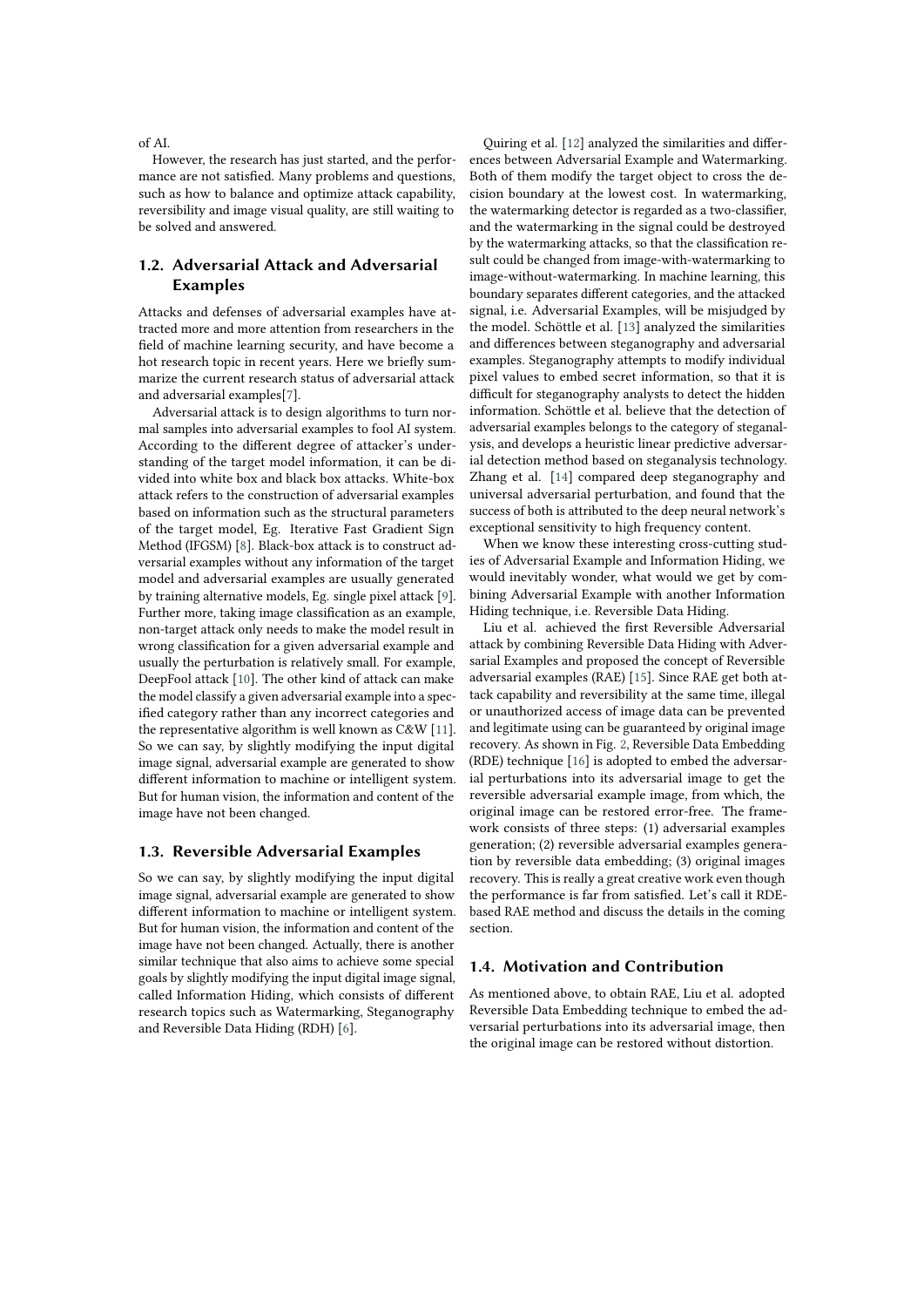

**Figure 2:** The overall framework of RDE-based RAE method [\[15\]](#page-6-9).

However, no matter which kind of RDE algorithm is adopted, the embedding capacity is always limited. That means, the maximum amount of the embedding data that can be carried by the adversarial image is also limited. Therefore, when adversarial perturbations are strengthened, the amount of data that needs to be embedded increases, that would result in the following three problems: (1) The generated adversarial perturbations cannot be embedded completely and then the original image cannot be restored completely , which leads to the failure of reversibility; (2) Since too much data has to be embedded, the reversible adversarial image is severely distorted, which leads to unsatisfed image quality; (3) Due to increased distortion of RAE, the attack ability decreases accordingly.

To solve these problems, here we propose to replace the idea of Reversible Data Embedding with Reversible Image Transformation (RIT) technique. In order to verify the efectiveness of the strategy, we chose one RIT method [\[17\]](#page-6-11) as an example to construct RAE and make performance comparisons with the method from [\[15\]](#page-6-9). Experiments show that the proposed scheme can completely solve the problems that analyzed above. Furthermore, in the proposed method, realization of reversibility does not depend on embedding the signal diference between original images and adversarial examples, i.e., it is not limited to the strength of adversarial perturbations. As well-known, the greater the adversarial perturbation, the stronger the attack ability. Therefore, the proposed method can achieve better RAE performance in terms of reversibility, image quality and attack capability. We name it RIT-based RAE method and describe it step by step in Section 2. Details of experiments and results are given in Section 3, following with Conclusion in Section 4.



<span id="page-2-1"></span><span id="page-2-0"></span>**Figure 3:** The overall framework of the proposed RIT-based RAE method.

# **2. The Proposed Method**

In order to achieve reversible adversarial attack, we propose a more efective method to generate reversible adversarial examples. As shown in Fig. [3,](#page-2-1) we replace reversible data hiding with RIT strategy to obtain RAE. The original image restoration process is the inverse process of RIT, i.e., reversible image recovery. In this section, We describe the implementation of our method as three steps: (1) Adversarial examples generation; (2) Reversible adversarial examples generation; (3) Original image restoration.

## **2.1. Adversarial Examples Generation**

Firstly, we need to generate adversarial examples for step (2). Since adversarial attacks are mainly divided into white box and black box. White box attack algorithms have better performance, and black box attacks usually rely on white box attacks indirectly, so this paper generates adversarial examples based on white-box settings. Next, we introduce several state-of-the-art white box attack algorithms.

- **IFGSM** [\[8\]](#page-6-1) proposed as an iterative version of FGSM [\[5\]](#page-6-12). It is a quick way to generate adversarial examples, applies FGSM multiple times with small perturbation instead of adding a large perturbation.
- **DeepFool**[\[10\]](#page-6-3) is a untargeted attack algorithm that generates adversarial examples by exploring the nearest decision boundary, the image is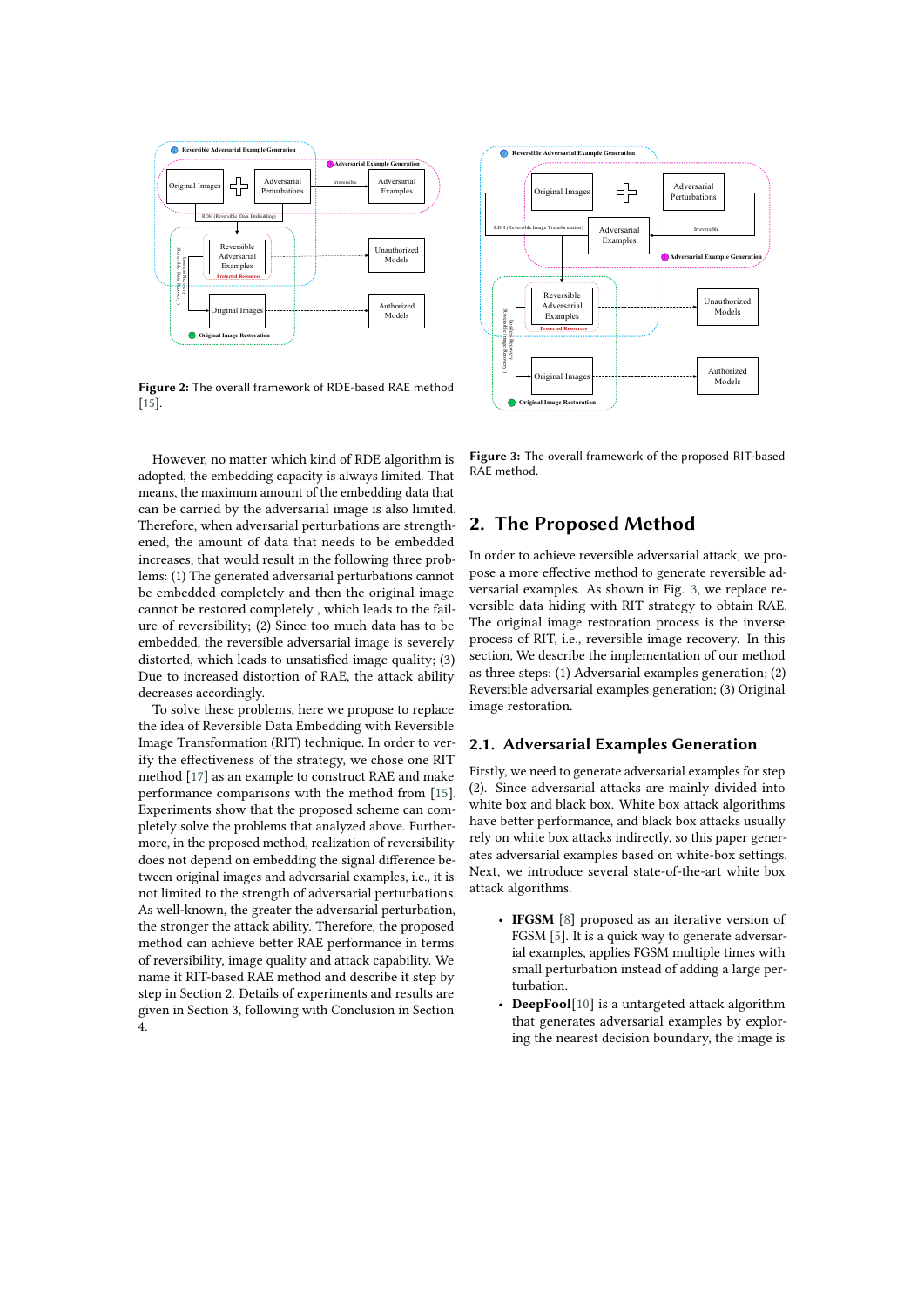slightly modifed in each iteration to reach the boundary, and the algorithm will not stop until the modifed image changes the classifcation result.

• **C&W** [\[11\]](#page-6-4) is an optimization-based attack that makes perturbation undetectable by limiting the  $L_0, L_2, L\infty$  norms.

## **2.2. Reversible Adversarial Examples Generation**

Secondly, we take Reversible Image Transformation (RIT) algorithm to generate protected resources with restricted access capabilities, i.e., reversible adversarial examples. Specifcally, we take the adversarial example as the target image, and use RIT to disguise original image as the adversarial example to directly get reversible adversarial example. Next, we will introduce the RIT algorithm in detail. In fact, RIT algorithm is also a kind of reversible data hiding technique to achieve image content protection. It can reversibly transform an original image into an arbitrarily-chosen target image with the same size to get a camoufage image, which looks almost indistinguishable from the target image. When the diference between the two images is smaller, the amount of auxiliary information for restoring original image is greatly reduced, that makes it perfect for RAE since the diference between an original image and its Adversarial Example is usually very small.

### **2.2.1. Algorithm Implementation**

In order to facilitate the understanding of the implementation of the RIT algorithm, the following takes grayscale image (one channel) as an example to illustrate the specifc implementation process of the algorithm [\[18\]](#page-6-13). For color images, the R, G, and B color channels are transformed in the same way. RIT achieves the reversible transformation on two pictures, and there are two stages of transformation and restoration, in the transformation stage, the original image undergoes a series of pixel value transformations to generate a camoufage image [\[18\]](#page-6-13). In the recovery stage, the hidden image transformation information needs to be extracted from the camoufage image, and is used for reversible restoration. Since the restoration is the reverse process of the transformation, we only need to introduce the transformation process. The transformation process is divided into three steps: (1) Block Paring (2) Block Transformation (3) Accessorial Information Embeding.

• **Block Paring** The original image and the target image are divided into blocks in the same way frstly. Then, calculate Mean and Standard Deviation of the pixel values of each block of the

original image and the target image. Next, to restore the original image from the camouflage image, the receiver must know the Class Index Table of the original image. By matching the blocks in the original image with the blocks in the target image with similar Standard Deviations into a pair, the original image and the target image can be obtained separately Class Index Table.

- **Block Transformation** Firstly, according to the block matching method, each pair of blocks has a close Standard Deviation value. Do not change the Standard Deviation of the original image, just change the mean value of the original image through the average shift. Then, in order to keep the similarity between the transformed image and the target image as much as possible, further rotate the transformed block to one of four directions:  $0^\circ$ ,  $90^\circ$ ,  $180^\circ$ ,  $270^\circ$ , and choose the best direction to minimize Root Mean Square Error between the rotating block and the target block.
- **Accessorial Information Embeding** In order to obtain the fnal camoufage image, it is necessary to embed auxiliary information into the transformed image, including: compressed Class Index Table and the average shift and rotation direction of each block of the original image. Choose a suitable RDH algorithm embeds these auxiliary information into the transformed image to get the fnal camoufage image.

### **2.3. Original Image Restoration**

Finally, the original image needs to be restored when an unauthorized model accesses it, the restoration process of RIT can be directly used to realize the reverse transformation of the reversible adversarial example to the original image. Since our reversible adversarial examples are based on RIT technology, the process of restoring the reversible adversarial examples to the original image is the restoration process of RIT, while the restoration process is the inverse process of the RIT transformation process. Therefore, in the case of only reversible adversarial examples, we can extract the hidden transformation information, and take the information to reverse the RIT transformation process to non-destructively restore the original images.

### **3. Evaluation and Analysis**

To verify the efectiveness and superiority of the proposed method, here we introduce the experiment design, results and comparisons, following with discussion and analysis.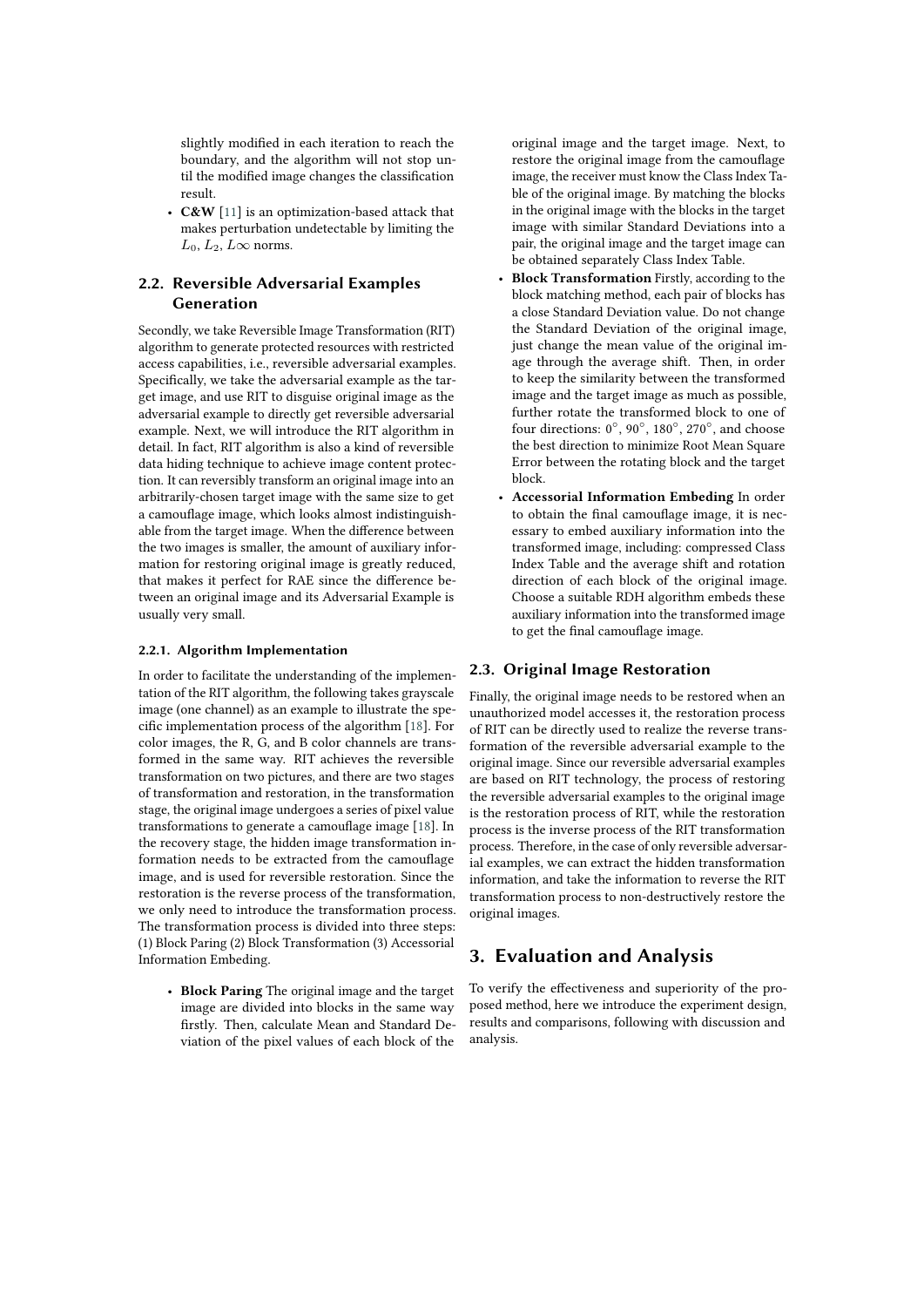### **3.1. Experimental Setup**

- **Dataset:** Since it is meaningless to attack images that have been mis-classifed by the model, we randomly choose 5000 images from ImageNet (ILSVRC 2012 verifcation set) that can be correctly classifed by the model for experiments.
- **Deep Network:** The pretrained Inception\_v3 in torchvision.models that is evaluated by Top-1 accuracy.
- **Attack Methods:** IFGSM, C&W, DeepFool. To ensure the visual quality, we set the learning rate of C&W\_L2 to 0.005, the perturbation amplitude  $\epsilon$  of IFGSM no more than 8/225.

#### **3.2. Performance Evaluation**

In order to evaluate the performance of the proposed method, we measure attack success rates as well as image quality of our reversible adversarial examples, and compare our RIT-based RAE method with RDE-based RAE method proposed by of Liu et al. [\[15\]](#page-6-9).

In order to detect the attack ability of the generated reversible adversarial examples, frstly, three white-box attack algorithms are taken to attack the selected original images to get adversarial examples. Then, we take reversible image transformation to transform original images into target adversarial images to generate reversible adversarial examples. Finally, we utilize the generated reversible adversarial images to attack the model to get attack success rates. As shown in Table [1,](#page-5-0) the second line shows the attack success rates of the generated adversarial examples (which are non-reversible). The third and fourth lines are the attack success rates of Liu et al.'s and our reversible adversarial examples under diferent settings, respectively. On IFGSM, when  $\epsilon$  is 4/225, 8/225, the attack success rates of our RAEs are: 70.80%, 94.55% respectively. In the same case, the attack success rates of Liu et al.'s RAEs are only 35.22%, 81.00%, respectively. On C&W\_L2, when confidence  $\kappa$  is 50, 100, the attack success rates of our RAEs are: 81.02% and 94.84%, while that Liu et al.'s method are just 52.73%, 55.01%, respectively. From the results presented in Table [1,](#page-5-0) we observe that the attack ability of the RAEs obtained by our method is superior to that of Liu et al's method. But on DeepFool, because the adversarial perturbation generated by this attack closes to the theoretical minimum, its robustness is also relatively poor. Therefore, the amount of information embedded in the adversarial examples generated by the DeepFool exceeds a certain amount, which will seriously weaken the attack performance of the adversarial examples. In this kind of attack algorithm with minimal disturbance and low robustness, the amount of auxiliary information embedded in RIT-based RAEs is greater than the amount of perturbation signal embedded in RDE-based RAEs of Liu et al., so the success rates of our RAEs are lower.

Further more, we found that, when adversarial perturbations get stronger, the amount of data that needs to be embedded increases, which leads to the failure of reversibility for RDE-based RAEs. Take Giant Panda image from Fig.1 as an example, on C&W, when confidence  $\kappa$ is 100, the amount of data that needs to be embedded by RDE-based RAE is 316311 bits, that's far from the corresponding highest embedding capacity 114986 bits. At the same time, to achieve reversible attack by using the proposed RIT-based RAE method, the amount of additional data that needs to be embedded is only 105966 bits.

Then, to quantitatively evaluate the image quality of RAEs, we measure three sets of PSNR: RAEs and original images,RAEs and adversarial examples as well as original images and adversarial examples. The general benchmark for PSNR value is 30dB, and the image distortion below 30dB can be perceived by human vision. In order to make a fair comparison with the method of Liu et al.[\[15\]](#page-6-9), we keep the original image and the adversarial example consistent in the experiment, and the corresponding values of PSNR are shown in the last column of Table [2.](#page-5-1) By comparing RAEs on IFGSM and C&W with the original images, we found that the PSNR values of our method are higher, that means the generated RAEs are less distorted than that of Liu et al. The comparison between the RAEs and the original adversarial examples shows that our PSNR values are basically greater than 30dB, indicating our RAEs are closer to the original adversarial examples. This result is also consistent with the data in Table 1, that means the specifc structure of adversarial perturbation is better preserved in our method, so that the fnal RAEs have almost the same attack efect as the original adversarial example on IFGSM and C&W. Similar to the experimental data in Table 1 again, for attack algorithms like DeepFool, the perturbation embedding amount in Liu et al.'s method is smaller than the auxiliary information embedding amount in our work, so the PSNR values of our RAEs are smaller.

In addition, Fig[.4](#page-5-2) shows the sample images of RAEs generated by Liu et al. and our method, respectively. After partial magnifcation, we can see that the image distortion of RDE-based RAEs signifcantly exceeds that of RIT-based RAEs. Since the amount of auxiliary information embedded in RIT-based RAEs is relatively stable, while the amount of perturbation embedded in RDEbased RAEs is related to the perturbation signal. The greater the perturbation, the more the amount of information embedded, and the more the image distorted.

### **3.3. Discussion and Analysis**

Both RDE-based RAE and RIT-based RAE use RDH technology to achieve adversarial reversible attacks. In RDE-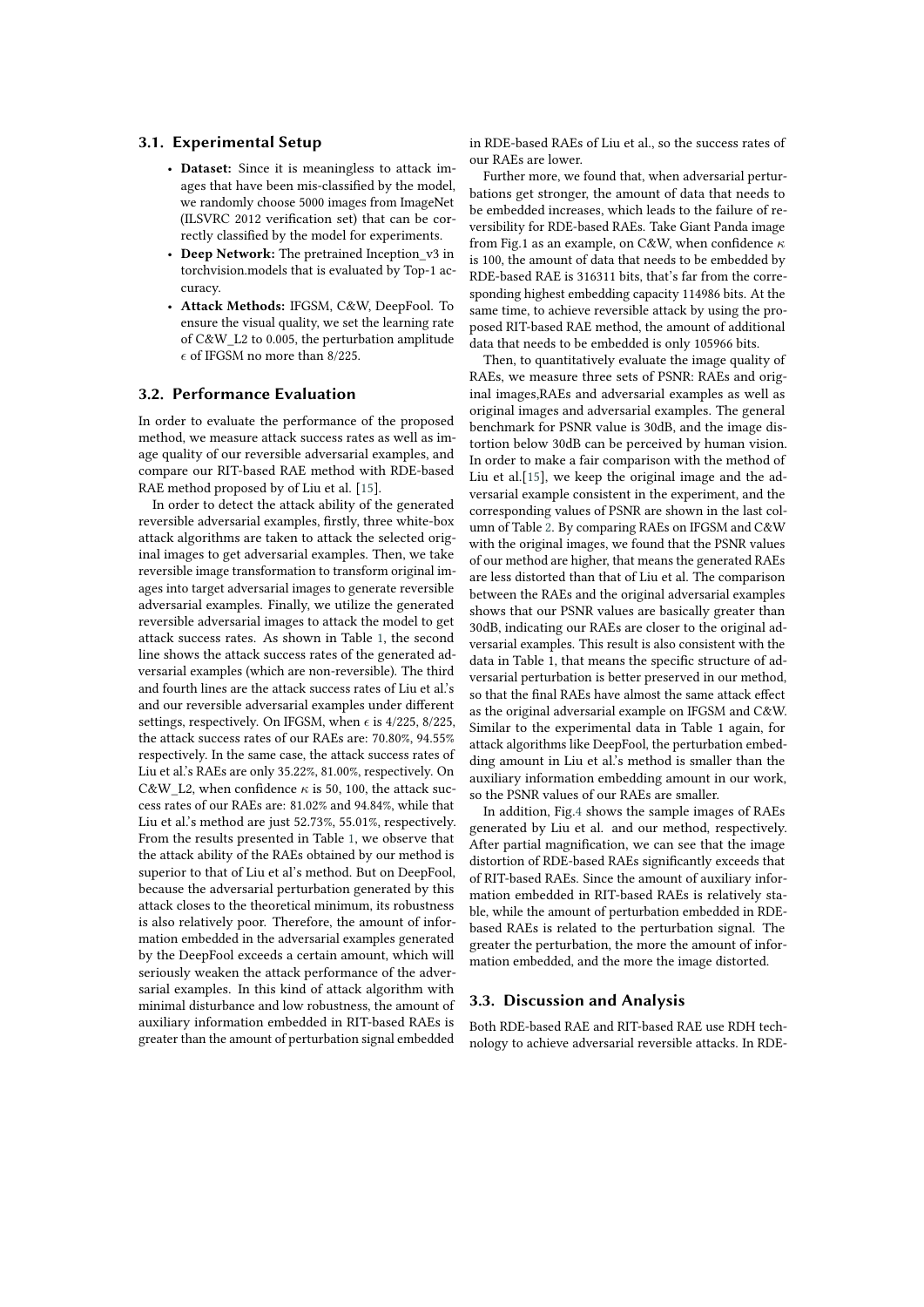#### <span id="page-5-0"></span>**Table 1** The attack success rates of original adversarial examples, RDE-based RAEs and RIT-based RAEs.

|                         | <b>IFGSM</b>         | <b>IFGSM</b>         | C&W L <sub>2</sub> | C&W L <sub>2</sub> | DeepFool |
|-------------------------|----------------------|----------------------|--------------------|--------------------|----------|
|                         | $(\epsilon = 4/225)$ | $(\epsilon = 8/225)$ | $(\kappa=50)$      | $(\kappa=100)$     |          |
| Generated AEs           | 73.84%               | 95.34%               | 99.98%             | 100%               | 98.35%   |
| Liu et al.'s $RAEs[15]$ | 35.22%               | 81.00%               | 52.73%             | 55.01%             | 84.19%   |
| Our RAEs                | 70.80%               | 94.55%               | 81.02%             | 94.84%             | 54.68%   |

<span id="page-5-1"></span>**Table 2**

Comparison results of image quality with PSNR(dB).

| Attacks                            | Methods                    | RAEs/Ols | RAEs/AEs | Ols/AEs |
|------------------------------------|----------------------------|----------|----------|---------|
| IFGSM( $\epsilon$ =4/225)          | Liu et al.'s method $[15]$ | 22.64    | 23.26    | 37.69   |
|                                    | <b>Proposed method</b>     | 30.81    | 33.15    |         |
| IFGSM( $\epsilon$ =8/225)          | Liu et al.'s method [15]   | 21.93    | 23.55    | 32.31   |
|                                    | <b>Proposed method</b>     | 27.59    | 32.13    |         |
| $C&W$ L <sub>2</sub> $(\kappa=50)$ | Liu et al's method [15]    | 26.15    | 26.40    | 44.66   |
|                                    | <b>Proposed method</b>     | 33.64    | 35.09    |         |
| C&W L2( $\kappa$ =100)             | Liu et al.'s method [15]   | 22.57    | 23.07    | 38.83   |
|                                    | <b>Proposed method</b>     | 32.13    | 34.87    |         |
| DeepFool                           | Liu et al's method [15]    | 40.24    | 40.85    | 51.04   |
|                                    | <b>Proposed method</b>     | 34.44    | 35.48    |         |
|                                    |                            |          |          |         |



<span id="page-5-2"></span>**Figure 4:** Sample figures of reversible adversarial examples generated by diferent methods.

based RAE framework, Liu et al. take reversible data embedding algorithm to hide the perturbation diference in the adversarial example to get a reversible adversarial image. Constrained by the RDH payload, to achieve reversibility, the perturbation signal can only be controlled within the range of the payload. A slight increase in the perturbation amplitude will cause serious visual distortion of the reversible adversarial example, severely weakened attack ability, and even unable to fully embed the perturbation signal so that the original image cannot be restored reversibly. In the proposed RIT-based RAE framework, since reversible image transformation is unnecessary to consider the size of the adversarial perturbation, the problem of difficulty in embedding adversarial perturbation is solved, and it further improves the visual quality of the reversible adversarial example to promote the overall attack success rates. In a sense,

the attack efect of our reversible adversarial examples is afected to a certain extent by the amount of auxiliary information needed to restore the original image, and the amount of auxiliary information is usually relatively stable. Generally speaking, we can reduce the impact of auxiliary information embedding by enhancing the adversarial perturbation. That is to say, when generating an adversarial image, the robustness of the adversarial example is improved by increasing the perturbation amplitude, and fnally the attack success rate of the generated reversible adversarial example is improved. However, when faced with an attack algorithm similar to DeepFool with less perturbation and low robustness, since RIT auxiliary information embedding has a greater impact on its performance than perturbation signal embedding, the attack success rate of our reversible adversarial examples is lower than Liu et al. While the proposed scheme is a special application of RIT, original image and its target adversarial image have a high degree of similarity. Our future work is to improve reversible image transformation algorithm based on the similarity between original image and adversarial example so that the attack success rate of reversible adversarial examples is further improved.

# **4. Conclusion**

To solve the problems of RAE technique and improve the performance in terms of reversibility, image quality and attack ability, we take advantage of reversible image transformation to construct reversible adversarial